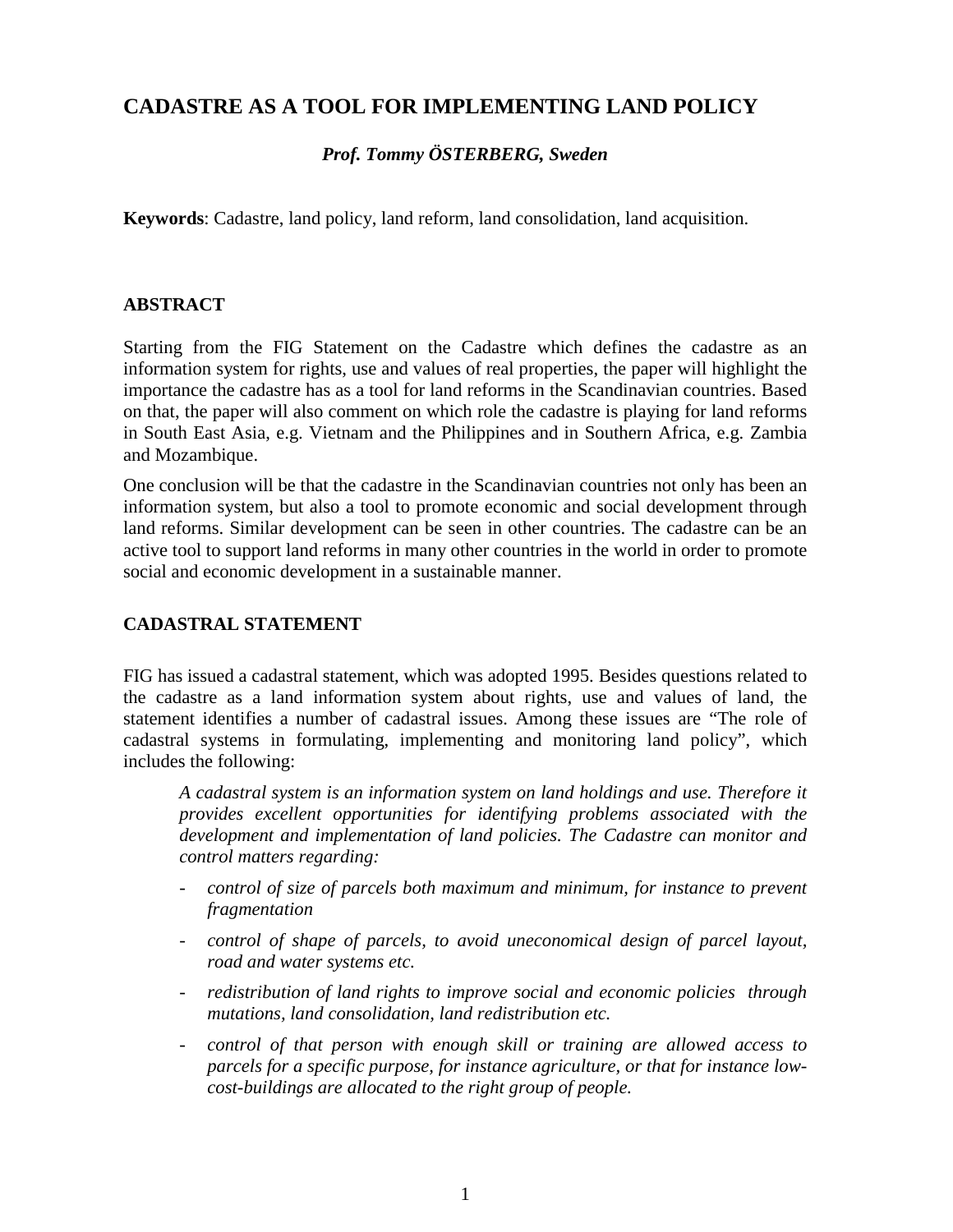- *control and measures taken to implement political programmes to improve women's access to land*
- *valuation and collection of contribution to improve common facilities such as roads, water systems etc and for the collection of ground rents and taxes for local or central governments.*
- *influence of development of prices on land through legal and economical measures*
- *acquisition of land for public or common purposes.*

#### **Cadastral issues according to the FIG Statement on Cadastre:**

- Land tenure
- Systematic and sporadic land registration
- Definition, demarcation and delineation of boundaries
- Technical methods for surveying and mapping
- Computer technology
- Organisation, co-ordination and management of the cadastre
- The role of cadastral systems in formulating, implementing and monitoring land policy
- Access to liable data
- Financing and policy strategies

#### **LAND REFORMS IN RURAL AREAS OF SWEDEN**

The interest for land reforms and other types of political influence on the use of land has varied over time. In the old days, the government has always shown a keen interest in land use and how land use rights have been distributed. Agriculture was the far most important land use and how land were cultivated was of extreme importance for the social and economic development of the country. The government had also a more pecuniary interest since the land and especially the agriculture production was an important base for land taxes. The government policy tried to counteract fragmentation of land and instead encourage young people to seek new land for new development. This was the main land policy for many years and the tool to implement the policy was mainly the cadastre. The cadastre provided information on land use and values, which was the base for the taxation. The cadastre also provided information on how land use rights were distributed and thus allowing the government to influence how the land rights were divided through administrative regulations. A typical regulation could be that a cadastral unit was not allowed to be split up in parts, whose value was under a certain limit.

However, these types of regulations were not very effective. The old type of parcelling included a split of every field among the owners in a village. This type of parcelling together with increasing populations lead to a more and more fragmented situation in rural areas. The government then formulated a policy to actively counteract the situation through comprehensive land consolidation procedures that in a systematic way was carried out throughout Sweden. Not less than three consecutive reforms were carried out during the period from 1750 to 1900, the latter more radical than the previous. The tool to carry out these reforms was a cadastral procedure, which was based on the skill of the land surveyor to measure the size of the field and to carry out the valuation. Based on this information it was possible to document the value of each property and elaborate a new plan where the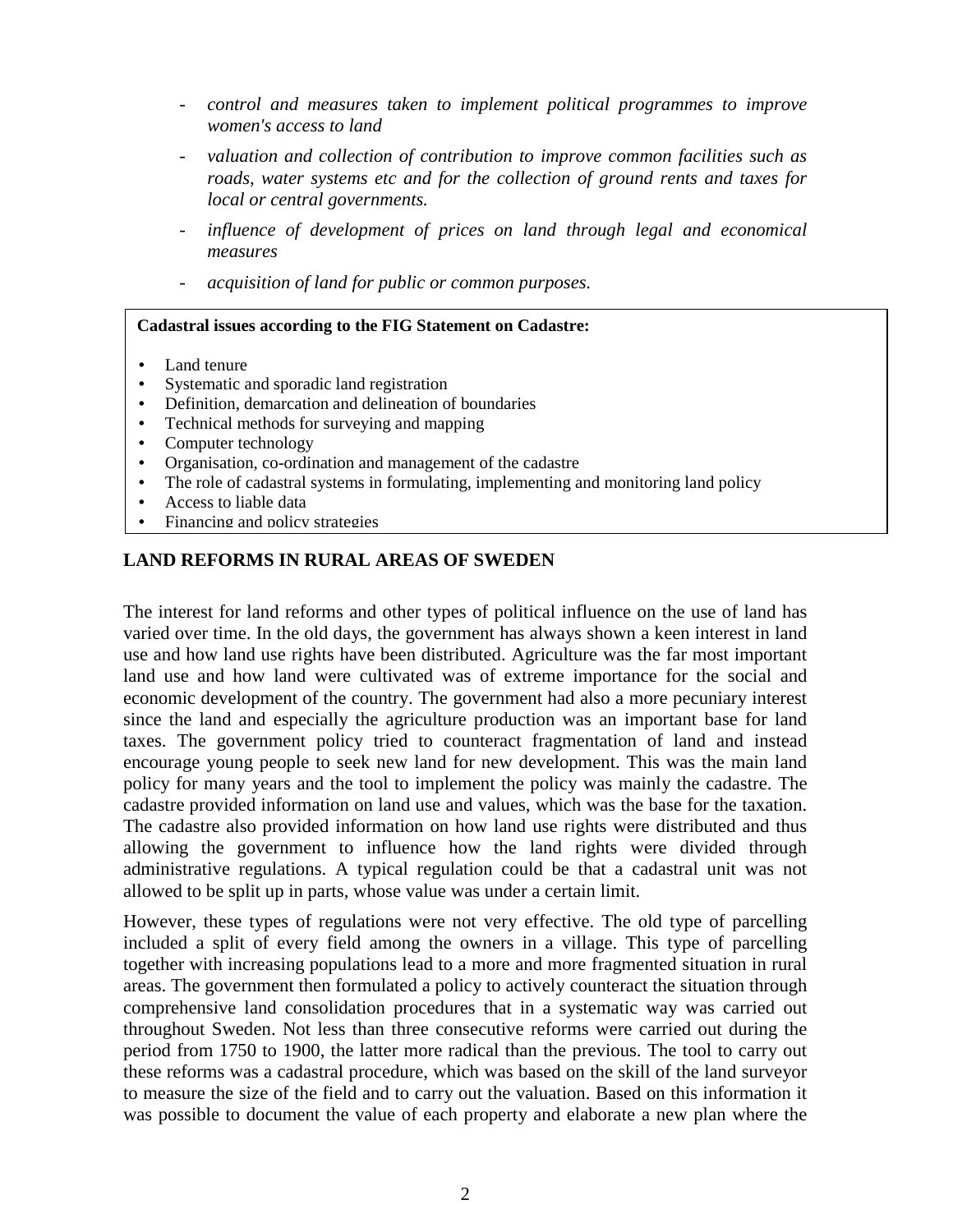value of each property increased, due to a better parcelling structure. From beginning more technical, the procedure developed also into a legal procedure, which gave the land surveyor the authority to decide, under certain conditions, when the land owners could not agree on certain matters regarding the consolidation. The decision of the land surveyor had the same authority as a court ruling. In fact the cadastral procedure became the first instance in the court system regarding land.

During the  $19<sup>th</sup>$  century, liberal ideas spread in society and influenced among others the land policy to large extent. Restrictions on land use, ownership, subdivision or amalgamation where more and more abolished and the land market become more and more a free and open market. The peak of this development occurred around 1900. The free market on land contributed in many ways to the industrialisation and the early urbanisation of the country at the same time that the ongoing land consolidations greatly improved not only the productivity in agriculture, but also considerably extended the area of cultivated land. This area was three-doubled during the period of land consolidation.

The policy started to change towards more regulations in beginning of the  $20<sup>th</sup>$  century. The reaction started in the forestry and was caused by big forest companies buying large tracts of land for cutting, thus depriving the rural land owners of their long term mean of survival. A prohibition of companies buying forest land was established. Instead the companies had to buy the wood from the farmers.

The industrialisation lead to urbanisation and demand on new land for urban development. On the other hand, the rural population, although rapidly decreasing in number, needed to have similar possibilities to improve its economic situation as the urban population had. It was therefore necessary to continue a rural land policy, which facilitated continued consolidation processes of farm and forestry land. Another reason was that the two World Wars in the  $20<sup>th</sup>$  century have shown that it was not possible for a country to trust the world market for food supply. During the wars, the market was cut off and the country had to rely on domestic food production.

The land policy for rural areas was now formulated to support increased improvements of the size and shape of farms that could support one family and give them equal income opportunities as industrial workers. This was implemented with a land distribution control through the cadastral legislation, which included regulations both on size of suitable farms and of who were allowed to buy farms or buy additional land to increase the size of a particular farm. Farmland could only be bought by persons, who were occupied or had a suitable training and knowledge, and who in principle were family based farmers. The legislation excluded for instance companies or big investors from buying land as well as non-active interests, for instance personal recreation. In order to facilitate land consolidations and extension of existing farms, the government established itself as a land buyer and created land banks, which were distributed to interested farmers. In this way, the government, through the acquisition control, and through active buying, could greatly influence the development of prices on land. Low prices of land was desirable to keep the prices of food down and also the governmental subsidies on food as low as possible.

This policy was successful, since it contributed to increased size of the farms and allowed a reasonable income development for farmers, in comparison with other groups in society. Today Sweden has joined the European Union and its outdated agriculture policy. There is no more any governmental interest to uphold the rural land policy except for in some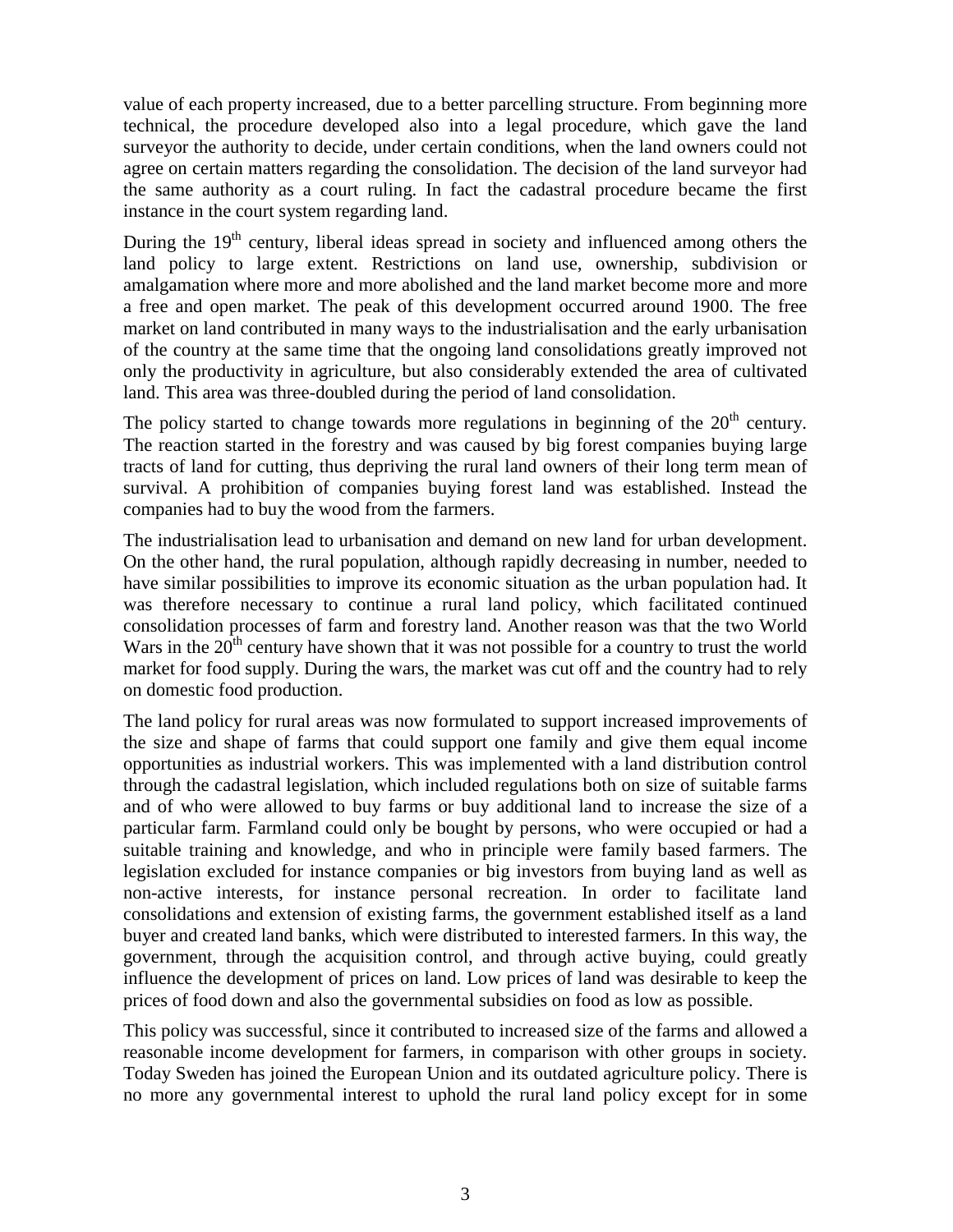remote areas with very thin population. The free market has once again been established for rural land and it is open for everyone, whether Swedish citizen or not.

#### **LAND REFORMS IN URBAN AREAS**

Urbanisation was rapid in Sweden for a period of about 100 years from 1870 to 1970. Since then the speed in urbanisation has decreased, although the tendency towards more and more concentration of the population to bigger and bigger urban conglomerate is continuing. In the beginning, urban development was mainly carried out by private investors, buying land and constructing real properties for residential, industrial or service purposes. After the Second World War, there was a considerable neglected demand for housing together with an economic boom. The democratic systems had been strengthened by the victory in the wars and the interest to promote political ambitions through urban development, like to prevent segregation in housing, promote equal access to public and private services, to provide good housing standards at low costs etc. The policy gave the local governments, the municipalities the responsibility to actively provide good urban planning and good housing for the increasing urban population. The central government supported the municipalities with legislation and financial means through subsidised state credits. The legislation was mainly cadastral and urban planning legislation.

The urban planning legislation established that the municipality had the exclusive monopoly to decide where, when and by whom an urban development project should be carried out. The municipality should acquire enough land for urban development. Controlling the major part of the land market for urban development gave the municipality a dominating influence of the development of the land prices and speculations in development. Urban planning could be carried out with less attention to landowner interests and more in creating good living conditions from social and environmental point of view. Land thus found suitable for urban development was allocated to private developers or to public housing companies. The competition on land was replaced by a competition among developers of different kind on land provided through the municipality.

In order to facilitate for the municipality to acquire land for urban development a number of legal tools were introduced in the cadastral legislation:

- Control that subdivisions, amalgamations, reallotments etc are in accordance with municipal planning
- Pre-emption rights for municipalities to acquire land for urban development
- Expropriation rights for municipalities to acquire land for urban development
- Compensation regulations that compensated values connected to on-going land use or permitted land use but not values created by expectations of possibilities to change the land use in future. For instance a farm will be compensated to its value as farmland irrespective of that it in future might be developed for some urban purpose.
- Possibilities for both municipality and private landowners to initiate land mutations or consolidations in order to facilitate urban development. Through this procedure also a private landowner can under certain conditions acquire land compulsory.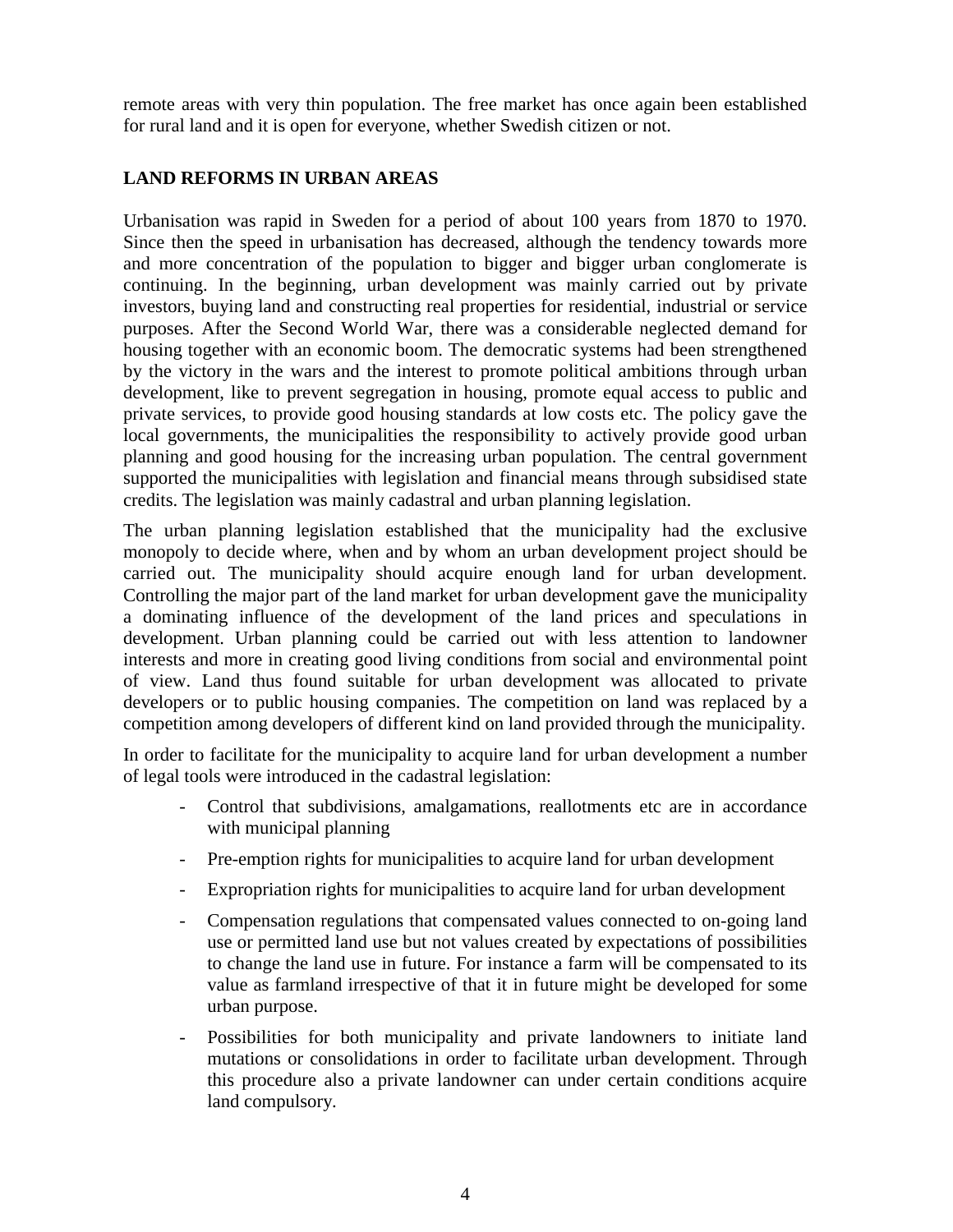- For residential houses intended for rental purposes, a acquisition control has also been established in order to protect the tenants from unsuitable property owners who cannot manage the houses or only have a speculative interest.

## **CO-OPERATION BETWEEN REAL PROPERTY OWNERS, -JOINTLY OWNED FACILITIES**

The modern society demands more and more complicated forms of interaction between its members at different levels. Central and local governments are there to solve a lot of the interactions, but cannot solve all types of problem. The old village structure in rural areas has lost in importance and new demands on co-operation occur.

The Swedish cadastral legislation provides a modern form for the establishment of cooperation between land users for a specific purpose, which in some way should be of stable need for the use of the individual real property (Act on jointly owned facilities). The cooperation can typically include roads, parking lots, playgrounds, swimming and recreational facilities, heating, water and sewerage, etc. The rights and obligations in the co-operation is organised as co-operation between the real properties. The co-operation is thus a real fixture to each of the member properties and thus independent of the owners personal rights.

A jointly owned facility is established through a cadastral procedure, when it is decided who will participate, how the cost for construction and maintenance will be divided and how the facility should be designed. An association for the management of the facility will also be established.

In similar ways, co-operation between land owners can be established through cadastral procedures to manage real property rights like fishing rights or hunting rights for bigger areas than the individual property.

#### **ACQUISITION OF RIGHTS FOR SPECIFIC PURPOSES**

New development demands new rights to land use. Pipelines, power lines, roads, railways, cables and masts for tele communication, demands limited rights to land use. These kind of limited rights, similar to easements, are established in Sweden through a cadastral procedure. The procedure will define the right, if it is permissible and decide the compensation to the land owner.

#### **CADASTRAL PROCEDURE**

The cadastral legislation, regulating the different forms of procedures is mainly the following:

- Real Property Formation Act (Subdivision, consolidation, mutations, amalgamations), similar for both rural and urban areas
- Joint Facilities Act
- Utility Easements Act
- Adjudication and Legalisation Act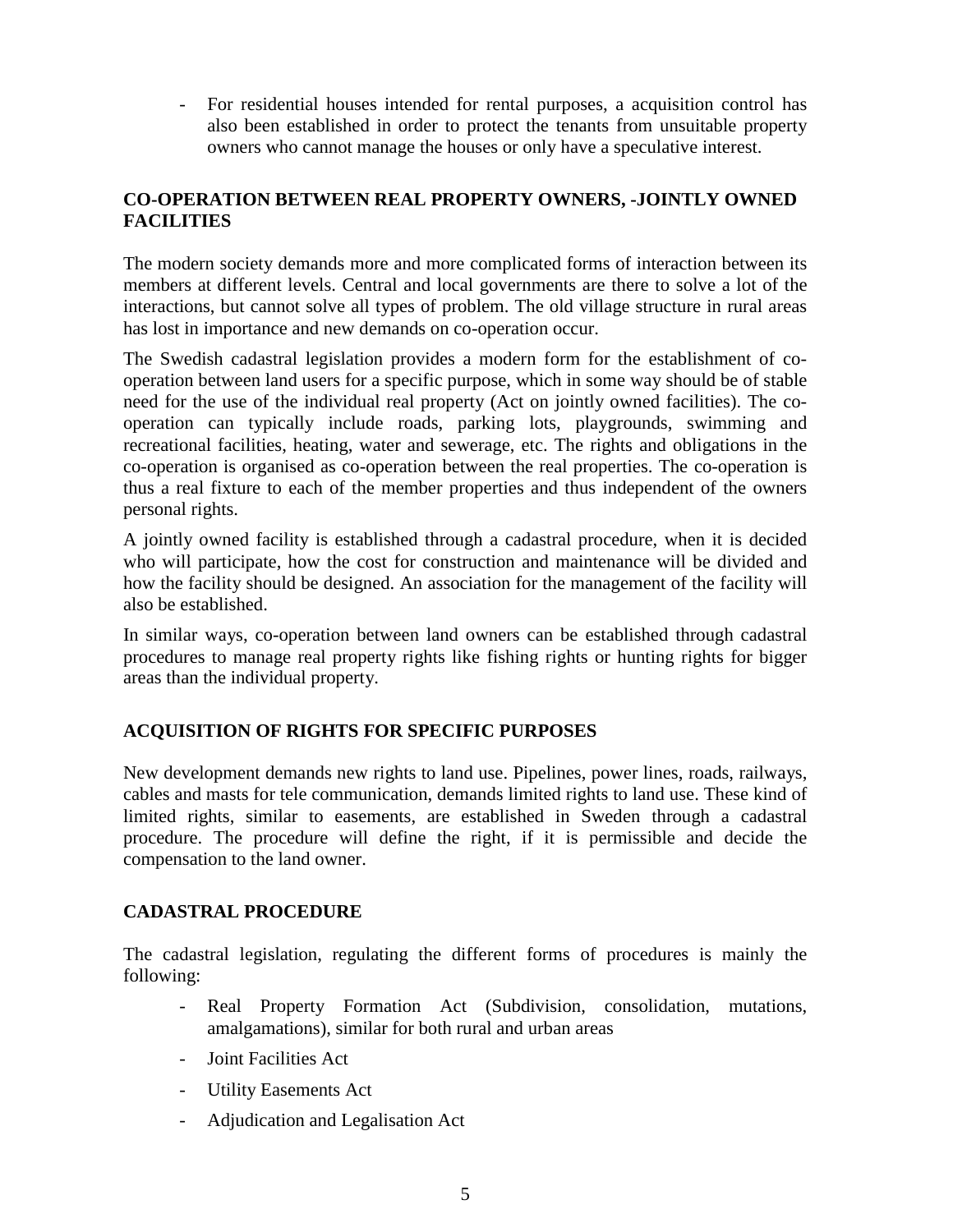Joint Property Units Management Act

The procedures in these acts are almost the same. The application is sent to the cadastral authority. The cadastral authority consists of one land surveyor and if needed two trustees. The authority will investigate the case. The investigation will include technical, economical and legal preconditions. The conditions that must be fulfilled protect both private interests and public interests. Any compensation to be paid among the participants in the procedure must be estimated and decided by the authority. Any participant in the procedure, who is not satisfied with the decisions, can claim the decisions to a special land court.

The main difference between a cadastral procedure and a court procedure is that the cadastral surveyor in the cadastral procedure has the responsibility to carry out all necessary technical, economical and legal investigations. In a court, the parties have to make their own investigations and put forward to the judge for decision. The cadastral procedure is thus much faster, more participatory and less costly than court procedures.

Besides Sweden similar cadastral procedures can be found in Finland and partly in Norway.

### **CADASTRE AS A TOOL FOR IMPLEMENTATION OF LAND POLICY IN VIETNAM**

The Vietnamese land management system is based on State ownership to land. The policy since independence has to great extent included the creation of co-operatives for land management. This policy started to change in beginning of 1980ies when the co-operatives started to lease land to its members on a contract basis. In 1987 a land act was approved, in which the State started to allocate land for long-term and stable use by households, individuals and organisations.

The right allocated is connected to purpose for which the land parcels is to be used, for instance agriculture, forestry, residential or different kinds of special use. The length of the allocation is different for different purposes, from 20 years to infinity. The land users enjoys the five rights, which are, right of transfer, inherit, lease, exchange, mortgage,

The land allocation and registration is a cadastral procedure for which the land administration branch on different levels, from central to communal level is responsible. The process includes technical issues, to demarcate, survey and classify the land, legal, to check legal conditions and to check that taxes and fees are paid. The actual valuation and calculation of fees and taxes is done outside the process. The land use planning, which in principle is a prerequisite for the land allocation is also carried out by the cadastral organisation.

The land reform has been very successful in agriculture and contributed to much increased agriculture production-It has also contributed to secure wood supply to the paper mill in Bai Bang and to several plantationsh and protection of forest needed for environmental protection. There are still some demanding problems that need to be addressed by the reform, some of them have to do with the conflict between traditional rights to extensive use of land compared with more intensive (shifting cultivation towards cash crop farms).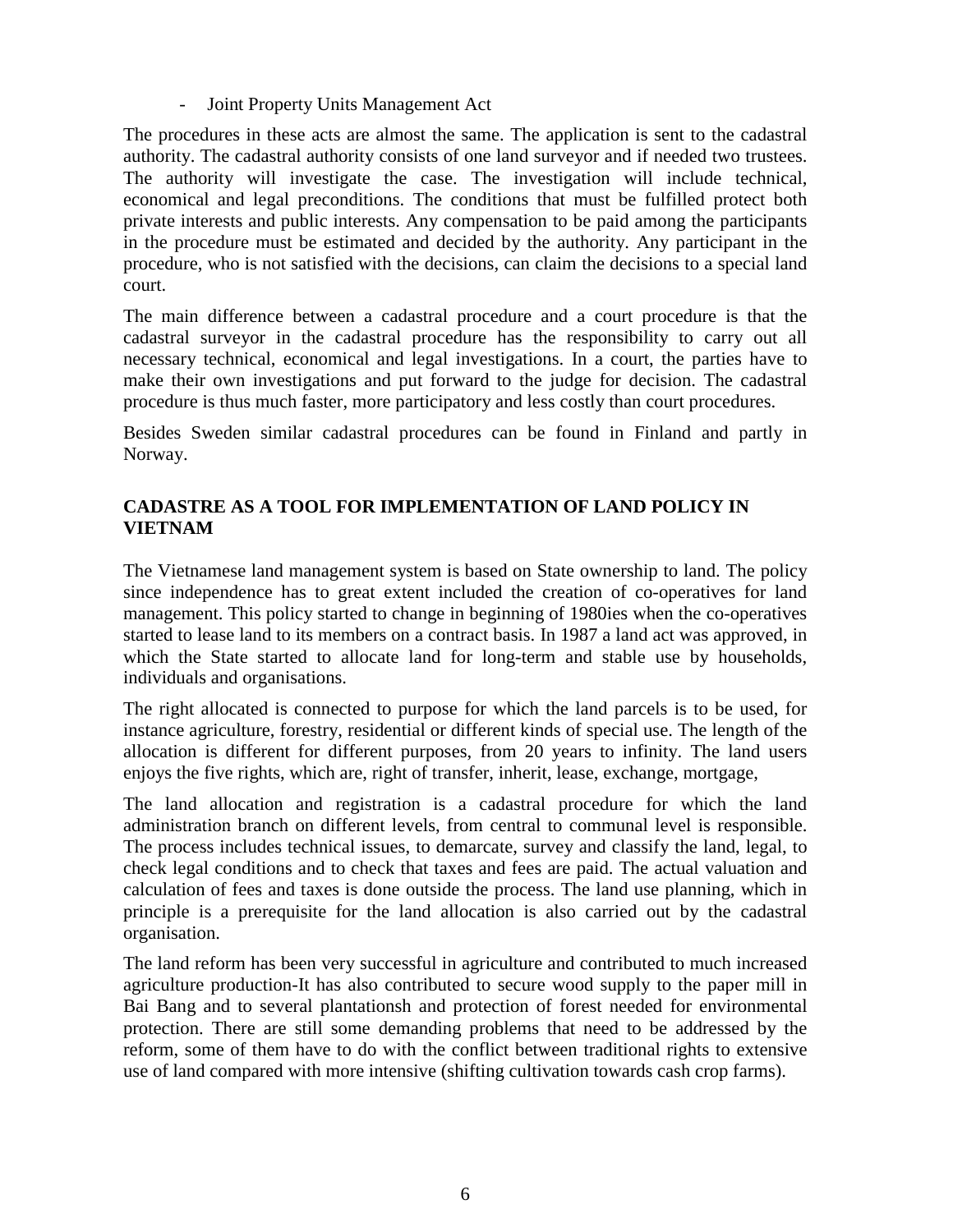In urban areas the land registration process has not really started to influence the reality. This means that the urban land market is in principle informal, although mostly within the control of local authorities.



Proposed new procedures for land administration in Vietnam

# **THE LAND REFORM IN THE PHILIPPINES**

The Comprehensive agrarian reform on the Philippines is mainly the responsibility of the Department of the Agrarian Reform (DAR), but include also a number of other agencies. The land tenure should be improved through better access and more equitable distribution of land and the fruits thereof. The welfare will be enhanced and delivery of support services to farmers co-ordinated

The land tenure system is improved through programmes such as Operation Land Transfer (OLT), which is a programme for compulsory acquisition of land for redistribution to tenants, and voluntary offer to sell and transfer programmes.

The functions of DAR includes identification of beneficiaries of the programme, acquisition of land for redistribution, preparation of compensation, fixing lease rental contracts, survey of resettlement areas and provision of a number of support services including legal assistance, information and education, land consolidation etc.

The background for land reform in the Philippines is the very uneven distribution of land rights where most farmers are tenants on big estates. The reform has gone on for long time during different governments with different success. However, during recent years it seems to have gained new momentum.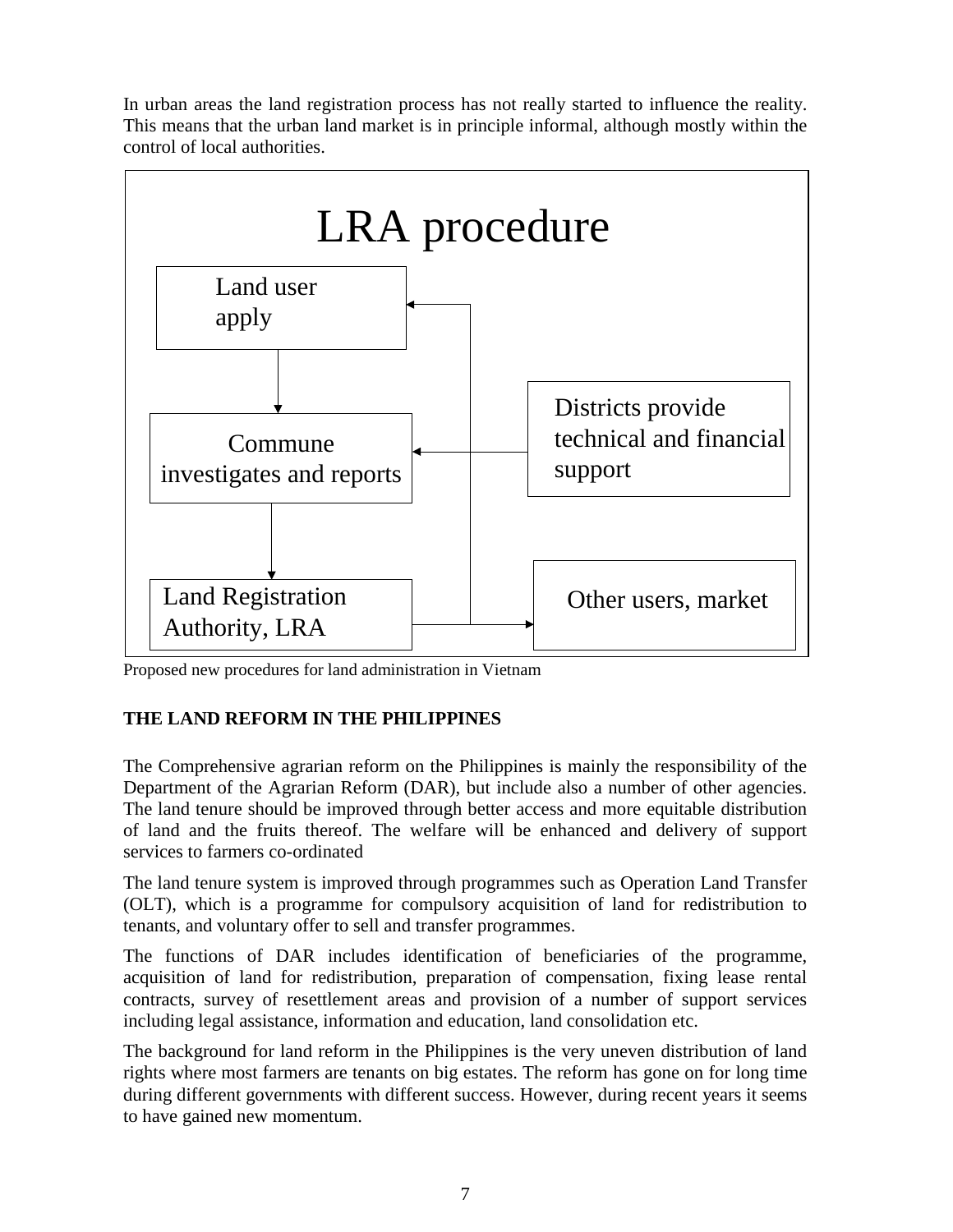In the Philippines the cadastral system is equal to cadastral surveys, which are only partly being carried out by DAR in resettlement areas. But the whole concept of DAR and its involvement in the land reform represents, besides the extension services to farmers, what could be considered as a cadastral issue according to the FIG definition.

#### **CADASTRAL SYSTEM IN MOZAMBIQUE**

Mozambique has recently applied a new land policy based on the land law from 1997. Dinageca with provincial offices are primarily responsible for the implementation of the new land law.

Many wars and other disturbances have forced people in Mozambique to move a lot. Both traditional land tenure systems as well as formal systems are under stress and in disorder. People are moving back to original places or founding new unoccupied land to cultivate. Since there are a lot of abundant fertile land in Mozambique, there is also an interest from investors to invest in farm development at rather large scales. These demands on investment opportunities are of great importance for the economic development in the country. The Mozambique government had the challenge to define a system, which could balance the demand for investment opportunities against traditional rights and the need for small scale farmers to get access to land. The cadastral system has been designed to give the framework for solving these conflicts of interests, if any.

An investor has to apply for land rights at the provincial cadastral office. This office will investigate and among others organise community consultations with the local community and any other persons, who might claim interests in the land in question. If there are doubts to which local community the land belongs, a community determination procedure can be started. In this procedure, the boundaries between neighbouring communities are determined.

The community consultations will end up in a negotiation process, under which the conditions for the investment will be determined. This will in principle mean that the investor will be given a certain amount of land with agreed boundaries. In compensation the investor will have to give back some kind of compensation to the community, for instance in the form of improvements of schools, roads, power supply etc.

The procedure is handled by the cadastral organisation and will end up in a land allocation, which include a title to the right to the land use.

#### **ZAMBIA**

The new land law of Zambia (1995) defines among others a feature of the cadastral system, which probably will be important for the continued development of the country. To a land title, there is an obligation to pay a ground rent. This ground rent has been diversified to its amount and adopted to the paying capacity of different land users. In this way the ground rent is affordable for all land users with a title and can also be collected without to much difficulties. Part of the collected ground rents is put in a land fund. This fund is used to support improvement projects both in rural and urban areas. In this sense, the cadastral system in Zambia is in a constructive way contributing to the social and economic development of the country.